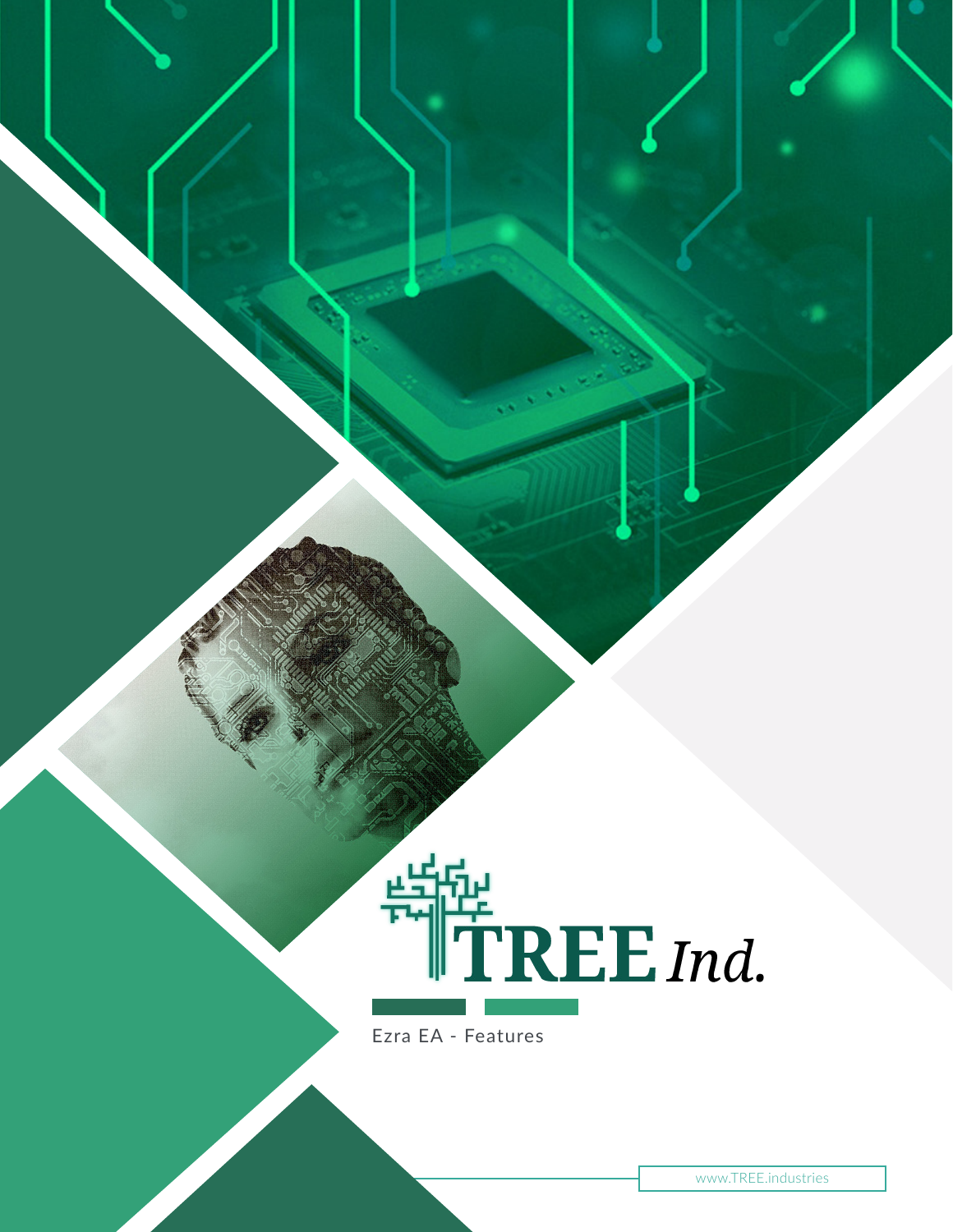## **Administration** Features:

Light Feature- EZRA can turn off/on lights of building by voice. Smart bulbs must be compatible to assistant.

Translator Feature- Feature could be used for all parents and community members that are not native English speakers that have questions and there isn't a translator available for the non-native English Speaker

Reminder Feature- reminds Administrative Staff to tend to certain events, deadlines, and errands

Attendance Feature –Sends record of Attendance automatically to Attendance Secretary

# **Teacher, Substitute Teacher (ST), Teachers Aide (TA) –**

Date/Time Feature: Ezra can give you the date and time when asked.

Light Feature: EZRA can turn on/off lights by voice. \*Smart bulbs must be compatible to assistant.

Attendance Feature- EZRA takes Attendance, Confirms Attendance with Teacher or Substitute, Sends Attendance to Attendance Secretary, and text parents to notify them of attendance or absence in class (es) in real time. We find this feature will be helpful to new teachers, substitute teachers, and new TA's, as they get familiar with new students or new classrooms for the year. GUI: Computes and delivers visual analytics of classroom attendance over time, so classroom can set attendance goals. GUI benefits –introduction to data charts

Math Feature- Exercise memorization of math facts for 0-12 multiplication, division, addition, and subtraction drills using NCTM Standards for math vocabulary via audial, responds to teachers or classroom voice, with prototype GUI interface (optional)

Reading Feature-Audio books play as the kids read along or just listen to a short story during your reading time. At this time short stories is all we can provide. \*

\*We are working on chapter books as far as timing and more voice control with research and development we are hoping that we will have chapter books available in the near future.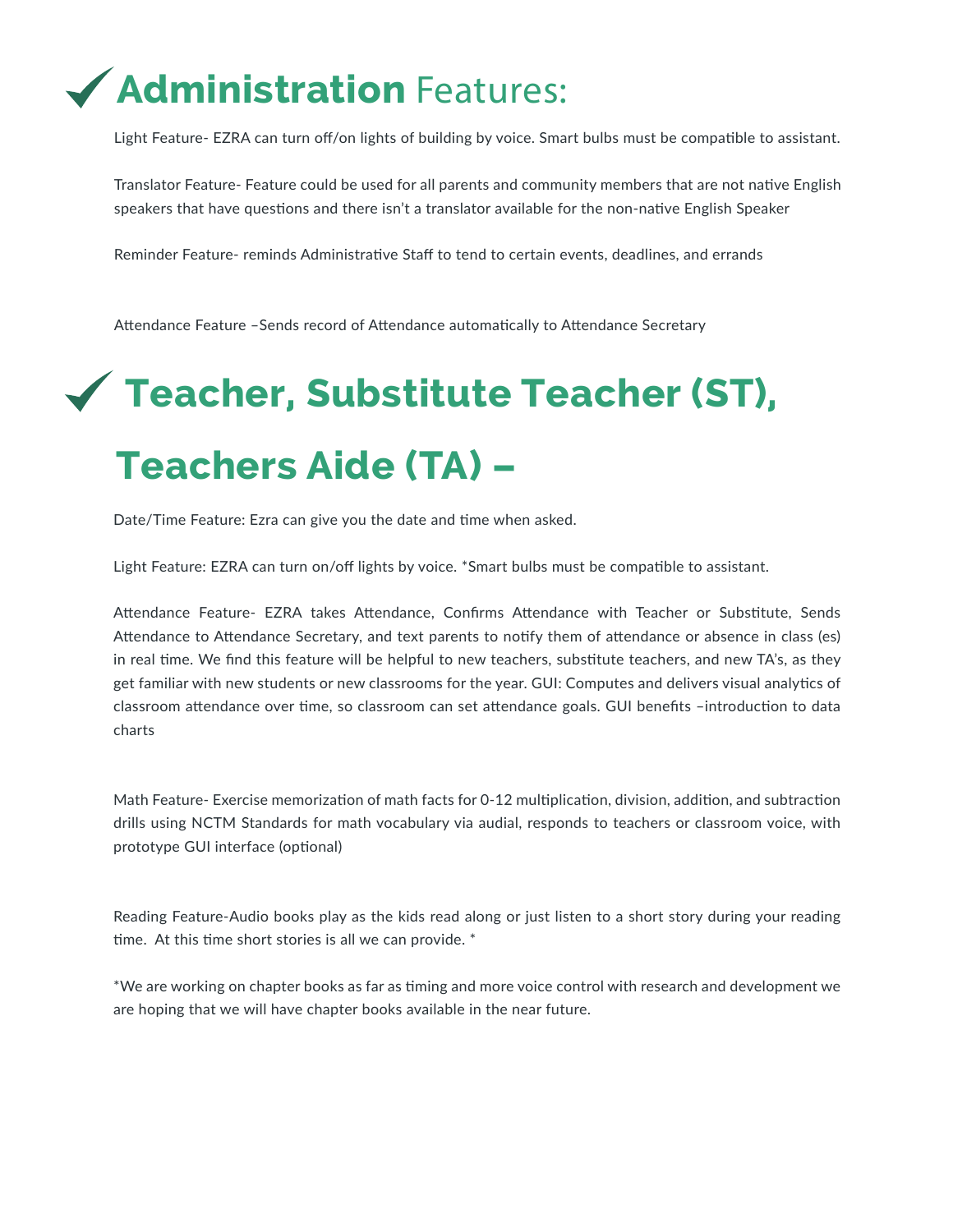\*(Prototype) Sight Word TEST GUI/Feature- this feature has been our most exciting and time saving feature that was created for K-3rd grade teachers. List of Academic Site Words will need to be provided by the district. Different districts use different lists. This feature will need a laptop or desktop EZRA GUI preinstalled to save hours of time in K-3 classes. All records of testing are emailed to the teacher after testing is complete.

\*Sight Word Test Feature- this feature has worked in the past however only with a few research experiments. This feature needs extra ML time with younger students to make sure the syntax of a word matches the identification of a child's sound wave so that EZRA becomes more familiar with voices of children. –This seems to be a constant pain point for Smart Technology that we are researching to solve.

Language Arts Feature- EZRA can give the definition of words; identify rhyming words, homophones, and can spell words when asked to spell a word.

Spelling Test Feature– Have EZRA give the class a test. So that way teacher spends more time focusing on the classroom to identify students that are struggling with spelling or need individual aide to complete a test.

Help Me Spell Feature- EZRA says the word, gives the definition, and then has the student repeat the spelling word. EZRA works together with students and all types of learners.

History Feature- EZRA can give a quick summary about an show a picture of an important person or an event in history.

Economics- EZRA can give you real time stock prices for companies listed on the stock exchange.

\*More updates coming on this feature, which include Pop Quizzes and History Jeopardy for social studies themed topics. US History, Global History, Cornerstone Cap (Summer 2019) and Economics

Science Feature- EZRA can answer questions about Space and define science vocabulary, tell you the weather for charting weather patterns in earth science.

\*More updates coming on this feature, which include Pop Quizze, History Jeopardy, and definitions for science themed topics: ecology, anatomy, biology, chemistry, and earth science (Summer 2019)

Transitional Feature- This feature helps teachers set transitional reminders for times when a class is transitioning from a class to another class. Keeping the focus off watching the time and more on the classroom. Transitions can be set for 5 minutes, 3 minutes, to 1 minute and 30 seconds before going to another class/subject or when class ends for the day.

Appointment Feature- EZRA reminds new students or students that have difficulty with remembering appointments of their appointments with certain teachers, counselors, and the nurse.

Timer Feature: Set timer by voice for any instruction that involves a timer: Quizzes, Debate Teams, Student Oral Presentations, Running Records, etc.

Translator skill: When dealing with new students that do not speak native English and ESL teacher is busy working with other students and/or aide is not available.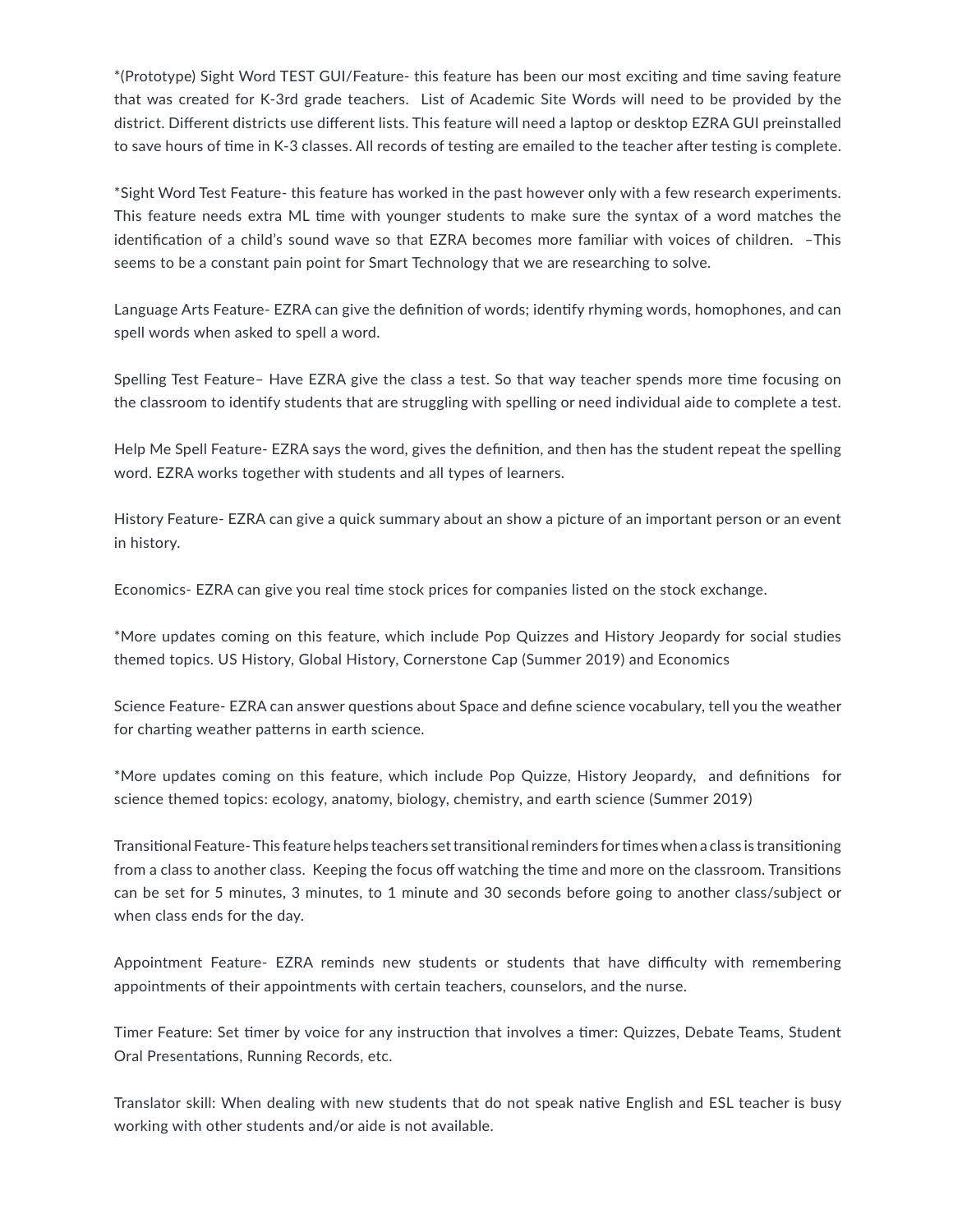Email Reader: EZRA can read teachers emails for them. This feature we see would be a nice compliment to teacher planning period when teachers hands are full of curriculum building.

Text Feature: Tell EZRA to text parent's information about their child by voice.

Email Feature: Send Emails to student/ class email account by voice for homework, classwork, and or instructions of classroom or pertinent school events.

## **SSD** Teachers

Recording Feature- (IEP Meetings) to record notes and minutes for collaboration and adjustments of final Individual Education Plan.



Students can ask any educational question that is relatable to the lesson plan. Teacher doesn't have to stop and look up the information or come back later to answer the question. Instant answers to curious children create sparks of genius to a future of research and community improvement.

Students love working with new technology!



Attendance Feature: Instant Text Notifications of child's attendance or absence.

Text Feature: Transparency of their child's behavior or academic reports.